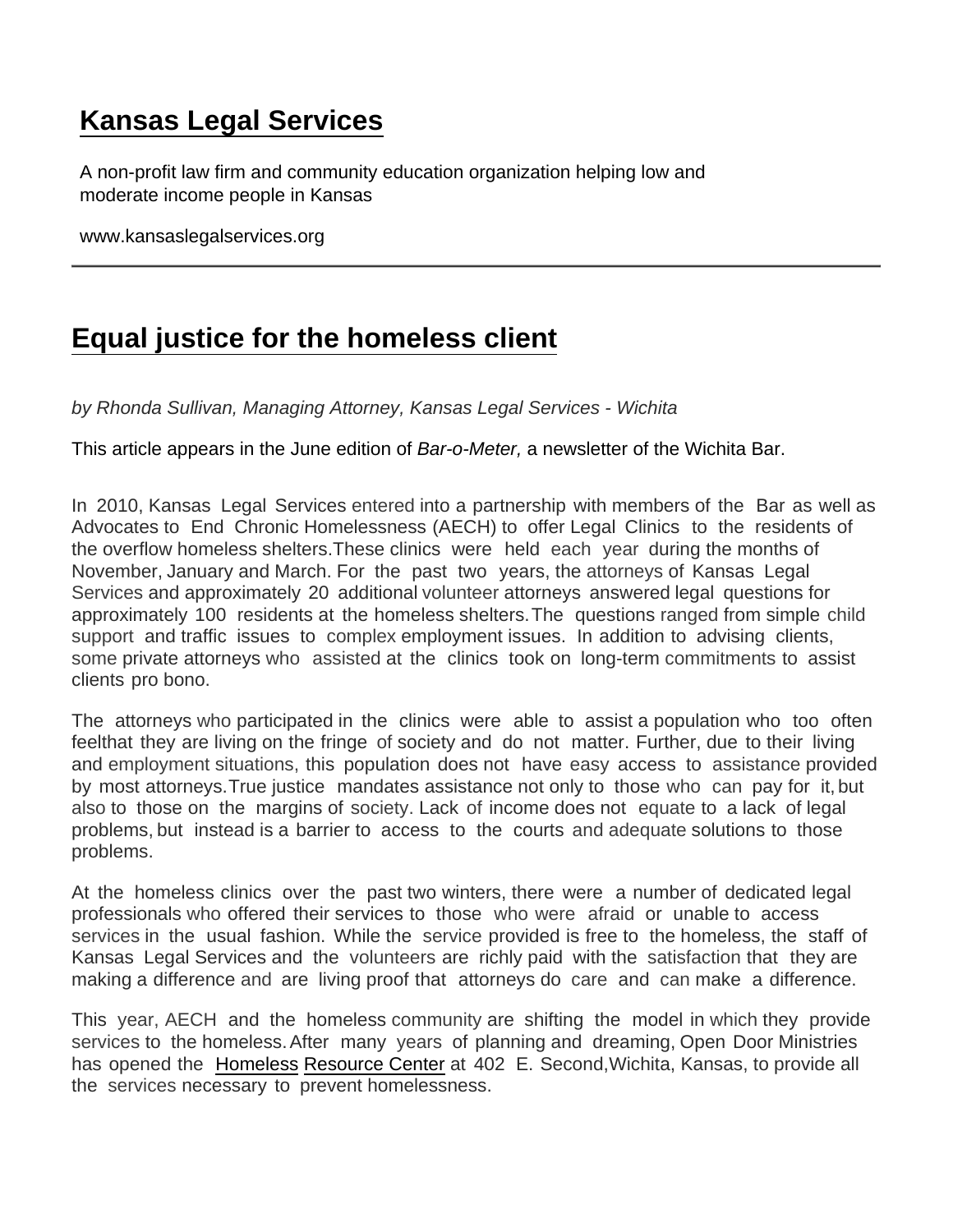The Homeless Resource Center is the only comprehensive day assistance center for homeless in Wichita.The center provides case management, a daily meal, access to showers, laundry facilities, small storage, a telephone with message board, and mail service. In addition, The Safety Net and Transitional Housing programs provide permanent supportive housing and are provided in collaboration with COMCARE of Sedgwick County Homeless Services Division and Mennonite Housing. These programs address the needs of a growing demographic by providing an apartment for single persons who are chronically homeless and disabled with a mental illness.

Finally,The Vision Quest program is a home-based outreach program designed to prevent homelessnessand help families break out of the cycle of poverty. Case management is provided to teach budgeting, life skills, and job readiness and training.The two case managers make home visits as often as needed to assist the family to develop a work plan with full-time employment and long-term self-sufficiency as the goals.

Because Open Door Ministries has opened the Homeless Resource Center, Kansas Legal Services has modified its plan for outreach among the homeless population. Kansas Legal Services is provided office space to meet with clients at the Homeless Resource Center.The service has been utilized by many of the clients of Open Door over the past few months. Each week on Tuesday and Thursday from 10 to 11 a.m., attorneys and paralegals provide service and answer questions that range from employment issues to Social Security disability and VA pensions.

Kansas Legal Services cannot provide legal assistance to the growing homeless population alone. We need help. Volunteer attorneys are very much needed. In addition to the homeless outreach, Kansas Legal Services will continue to provide clinics to victims of domestic violence. These occur quarterly during evenings through the year.

If you are an attorney and would like to help or know of an attorney who would be interested in providing assistance in either program, please email [sullivanr@klsinc.org](mailto:sullivanr@klsinc.org) or call (316) 290-8208. With your assistance we can show this community that society does care.